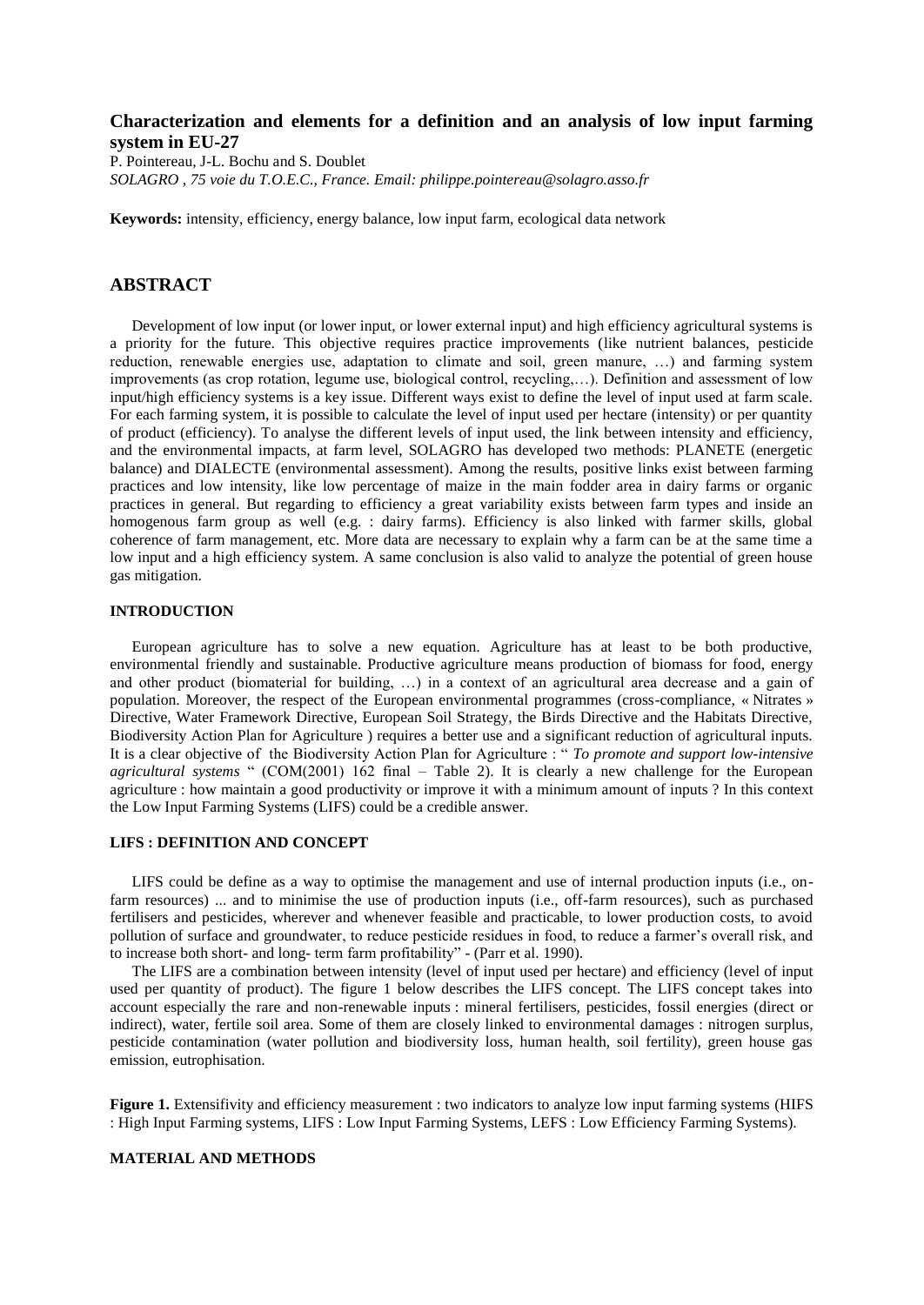To analyse the different levels of input used and the environmental impacts, at farm level, SOLAGRO has developed two methods: PLANETE (energy balance) and DIALECTE (environmental assessment).

PLANETE converts all agricultural inputs and outputs into energy. The figure2 below describes the PLANETE methodology.



**Figure 2.** The PLANETE methodology

The main results concern the input intensity (energy/ha of UAA, energy / Livestock Unit, …) and input efficiency (energy/litre of milk, energy per ton of dry matter produced, ...). PLANETE can also calculate the quantity of greenhouse gas emitted by farm.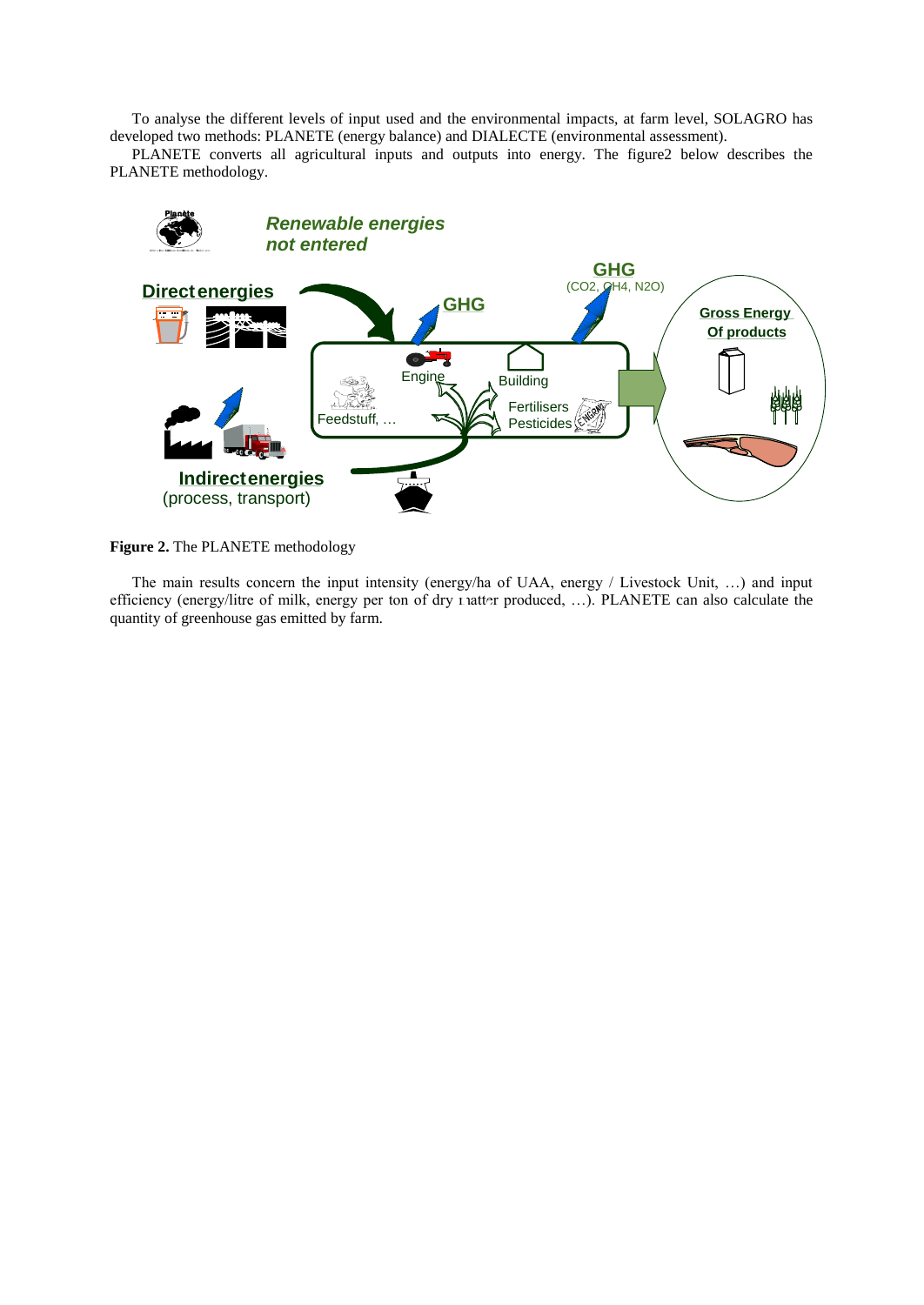PLANETE uses a single unit for all inputs or outputs, the Litre Equivalent of Fuel (LEF) which is more appropriated for the farmers. As an example, see in the table below some inputs converted into LEF.

| Inputs                                    | Unit  | LEF/Unit  |
|-------------------------------------------|-------|-----------|
| Electricity                               | kwh   | 0,28      |
| Fuel                                      | litre | 1,17      |
| N mineral                                 | Kg N  | 1,52      |
| Soya cake                                 | Kg    | 0,21      |
| Cereal seeds                              | Kg    | 0,07      |
| Pesticides                                | Kg    | 8,6       |
| Machinery                                 | Кg    | $2,4-2,9$ |
| $(note:1 \, LEFT = 35 \, MJ = 10 \, kWh)$ |       |           |

**Table 1.** List of some agricultural inputs and their energetic value.

DIALECTE is an overall assessment taking into account the agricultural farming systems and not only practices. DIALECTE indicators contribute to quantitative assessment of the environmental impacts at farm level. The environmental performance is based on an analysis of farm mixity and farming practices (nitrogen management, use of pesticides, irrigation, …). Mixity is represented by crop diversity, breeding and ecological infrastructures. DIALECTE takes into account the impact of a farm on the main environmental components : water (quality and quantity), soil (erosion and fertility), biodiversity and non renewable resource consumption. DIALECTE is also a free data base on internet available to compare environmental results [\(http://dialecte.solagro.org\)](http://dialecte.solagro.org/).



**Figure 3.** DIALECTE methodology

#### **RESULTS FROM PLANETE METHOD**

A sample of 950 French farms have been analysed with PLANETE (Bochu, 2007). All farm types are represented in this sample (dairy Farms with or without marketed crops, crop systems, mixed systems, …). The objectives was to establish a typology of farms regarding energy consumption and energy efficiency.

The average energy consumption is 560 LEF / ha. Four main inputs represent 75 % of the total energy consumed on a farm : fuel for machinery (20 %), feedstuff (21 %), fertilisers (19 %) and electricity (15 %, including irrigation). There is a high variability in this sample and the energy consumption per hectare (intensity) goes from 100 to 10 000 LEF/ha. A high variability can also be found inside a homogenous farm groups (e.g. : specialised dairy farms).

We have analysed a specific homogenous farm group : dairy cattle farms (without marketed crops). On the figure 4 below, 201 farms are compared in terms of intensity (LEF/ ha UAA) and efficiency (LEF/1000 litre of milk). The average intensity is 457 LEF/ha and the average efficiency is 122 LEF to produce 1000 litres of milk.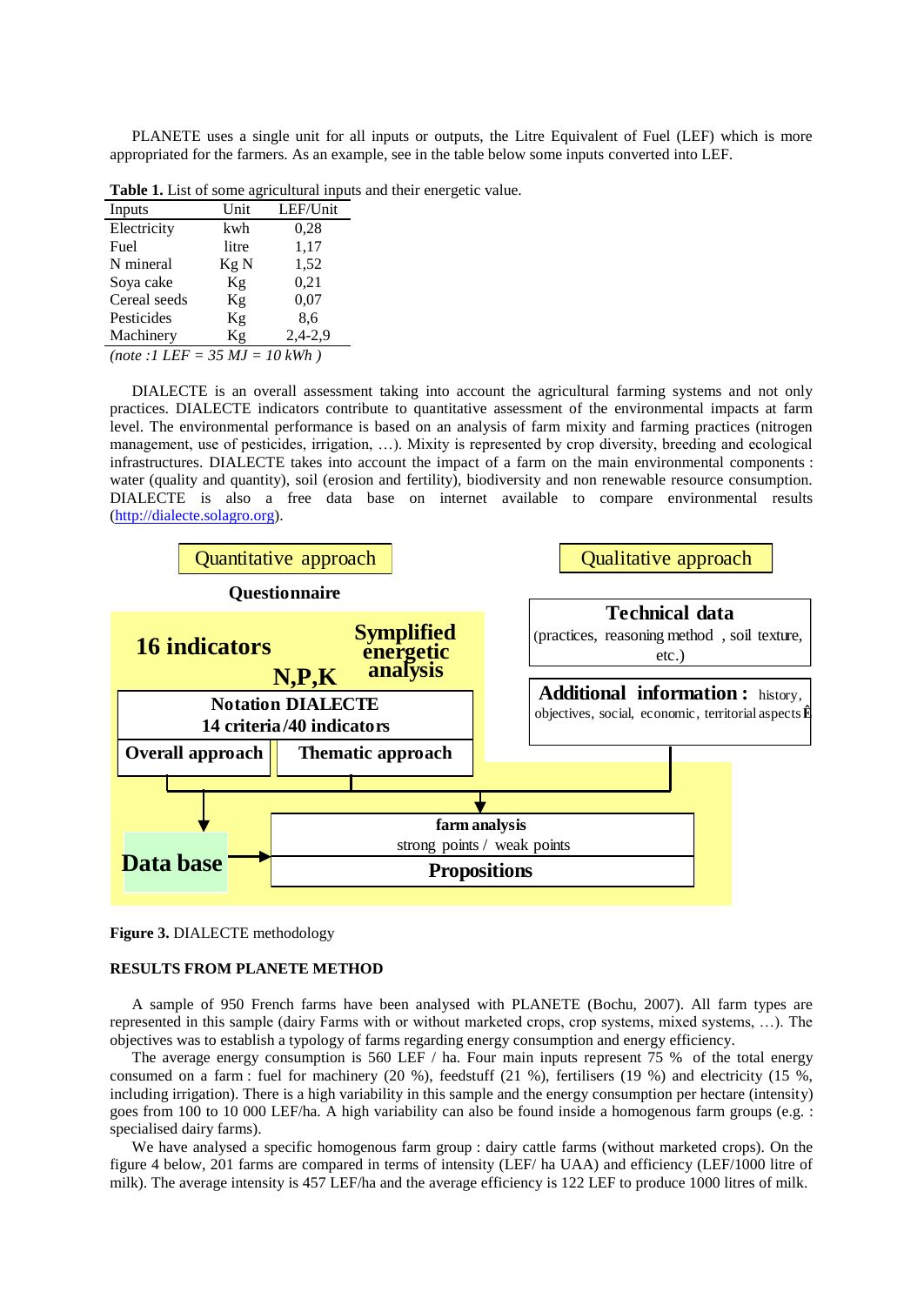

**Figure 4.** Intensity (LEF/ha) and efficiency (LEF/1000 litre) of dairy cattle farms depending of the percentage of maize silage in the main fodder area (source : PLANETE – SOLAGRO)

Figure 4 shows great variability inside this homogenous farm group and the main conclusion is that no simple link exists between intensity and efficiency. Among the low input farms (less than 400 LEF / ha), one part is very efficient (less than 100 LEF / 1000 litres of milk) and an other part shows a low efficiency. The same kind of results is obtained with other homogenous groups. The dairy cattle farm group has also been divided in sub-groups using the percentage of maize in the main fodder area (MFA) as variable. We note a positive link between the percentage of maize and the intensity, but no link is observed between efficiency and percentage of maize.

 An other way is to compare farms with different farming practices. On figure 5 below green marks represent organic farms, the pink ones represent sustainable farms and the blue ones represent conventional farms.



**Figure 5.** Intensity (LEF/ha) and efficiency (LEF/1000 litre of milk) of dairy cow farms with different farming practices : intensive, sustainable, organic (source : Planete – SOLAGRO)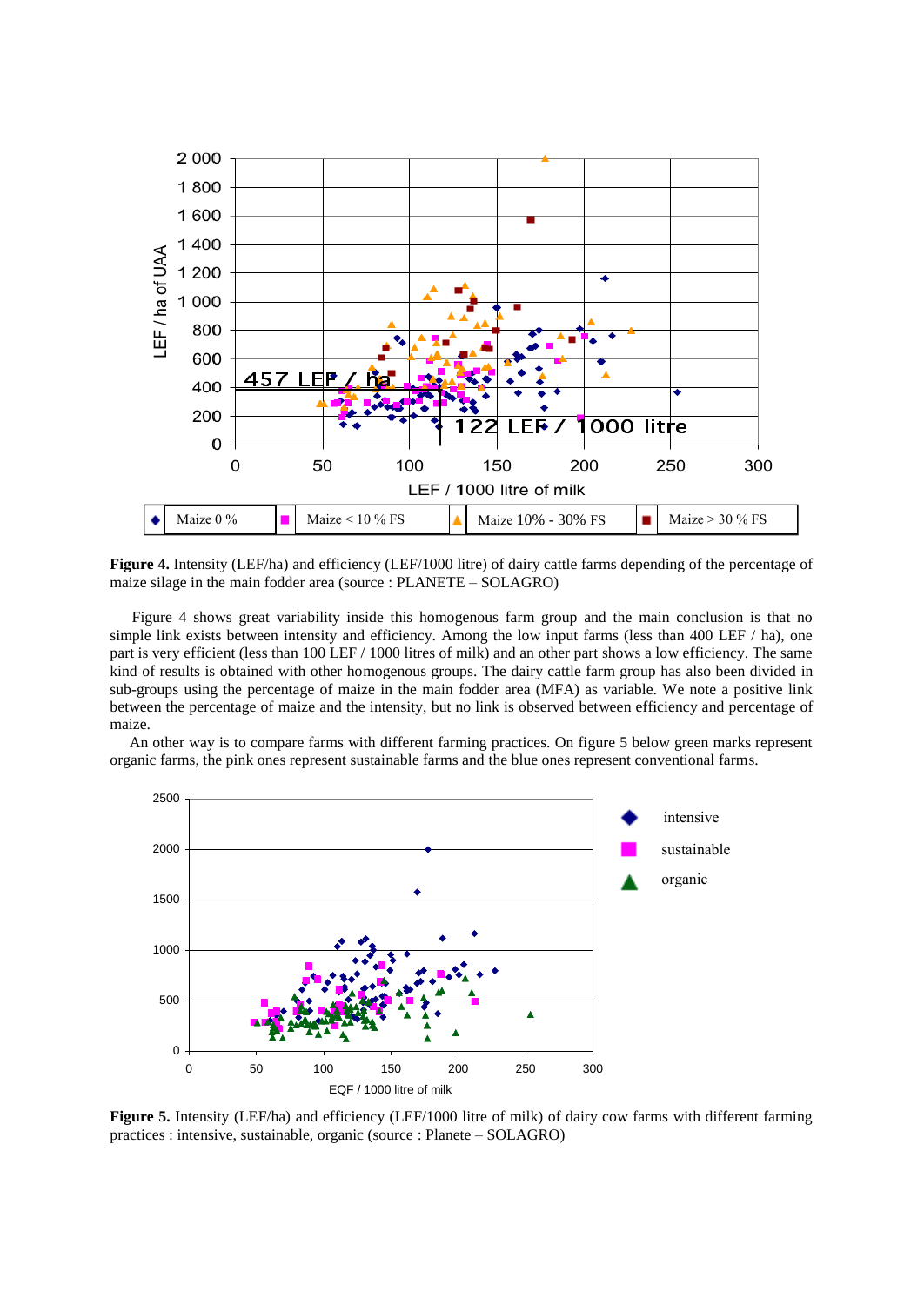We note a positive link between farming practices and the intensity but no link with efficiency. Organic farms are less intensive.

### **RESULTS FROM DIALECTE METHOD**

We have compared the environmental efficiency of two dairy cattle systems. The first farm group is a sample of conventional dairy cattle farms and the second group is an organic one. The comparison (see the table 2 below), shows that for the main agro-environmental indicators (crop diversity, share of leguminous, autonomy, percentage of ecological infrastructures in the UAA, nitrogen surplus, energetic intensity and efficiency), the organic farms obtain the best results. It means that organic dairy cattle systems are better adapted to face the environmental challenges (water quality, soil fertility, biodiversity).

|       | Table 2. Environmental efficiency of conventional and organic dairy cattle systems (source : DIALECTE data |  |  |  |  |
|-------|------------------------------------------------------------------------------------------------------------|--|--|--|--|
| base) |                                                                                                            |  |  |  |  |

| Indicator                                     | Threshold | Conventional   | Organic      |  |  |  |  |  |  |
|-----------------------------------------------|-----------|----------------|--------------|--|--|--|--|--|--|
| Mixity of the farm                            |           |                |              |  |  |  |  |  |  |
| Crop diversity and soil coverage              |           |                |              |  |  |  |  |  |  |
| Crop diversity                                | 10        | 7              | 9            |  |  |  |  |  |  |
| Share of leguminous (% UAA)                   | 33 %      | 13%            | 28%          |  |  |  |  |  |  |
| Soil coverage in winter (% UAA)               | 100%      | 83%            | 97%          |  |  |  |  |  |  |
| <b>Livestock diversity, autonomy</b>          |           |                |              |  |  |  |  |  |  |
| Livestock diversity (number of herds)         | 8         | 1              | 1            |  |  |  |  |  |  |
| Fodder autonomy                               | 100%      | 92%            | 96%          |  |  |  |  |  |  |
| Concentrate autonomy                          | 100%      | 24%            | 53%          |  |  |  |  |  |  |
| <b>Natural infrastructures</b>                |           |                |              |  |  |  |  |  |  |
| Ecological compensation area (% UAA)          | 100%      | 7%             | 18%          |  |  |  |  |  |  |
| Average plot size (maximum 10ha)              |           | 6              | 7            |  |  |  |  |  |  |
| <b>Input management</b>                       |           |                |              |  |  |  |  |  |  |
| <b>Nitrogen</b>                               |           |                |              |  |  |  |  |  |  |
| N Pressure (mineral and organic) (kg N/ha)    | 200       | 139            | 42           |  |  |  |  |  |  |
| N surplus (kg N /ha UAA)                      | 50        | 81             | 44           |  |  |  |  |  |  |
| <b>Phosphorus</b>                             |           |                |              |  |  |  |  |  |  |
| P Pressure (mineral and organic) (kg P2O5/ha) | 100       | 62             | 22           |  |  |  |  |  |  |
| P surplus (kg P2O5/ha UAA)                    | 30        | 31             | 6            |  |  |  |  |  |  |
| Water                                         |           |                |              |  |  |  |  |  |  |
| Volume (1000 m3)                              | 150       | 33             | 5            |  |  |  |  |  |  |
| <b>Pesticides</b>                             |           |                |              |  |  |  |  |  |  |
| Pesticides (nb of treatment/ha UAA)           | 10        | 1              | $\mathbf{0}$ |  |  |  |  |  |  |
| <b>Energy</b>                                 |           |                |              |  |  |  |  |  |  |
| Consumption (LEF/ha UAA)                      | 1000      | 630            | 321          |  |  |  |  |  |  |
| Efficiency                                    |           | $\overline{2}$ | $\mathbf{2}$ |  |  |  |  |  |  |

## **CONCLUSION**

Positive links exist between intensity and some farming practices like the percentage of maize in the main fodder area or organic practices. Organic farming is also a way to preserve environment. But with regards to efficiency a great variability exists between farm types and inside an homogenous farm group as well. Efficiency and environmental impact are mainly linked with the farmer skills and global coherence of the farm. More data are necessary to explain why a farm can be at the same time a low input and a high efficiency farming system. A same conclusion is also valid to analyze the potential of green house gas mitigation.

Develop low input (or lower input, or lower external input) and high efficiency agricultural systems is a priority for the future. This objective requires practice improvements (like nutrient balances, pesticide reduction, renewable energies use, adaptation to the climate and the soil, green manure, …) and farming system improvements (as crop rotation, legume use, intensification of biodiversity, recycling,…) as presentation in the figure 6.

Tools to analyse farming systems must be implemented and statistical environmental data must be improved. More data and references are necessary to precise for each farm types, the thresholds of low input farming systems for each relevant indicators.